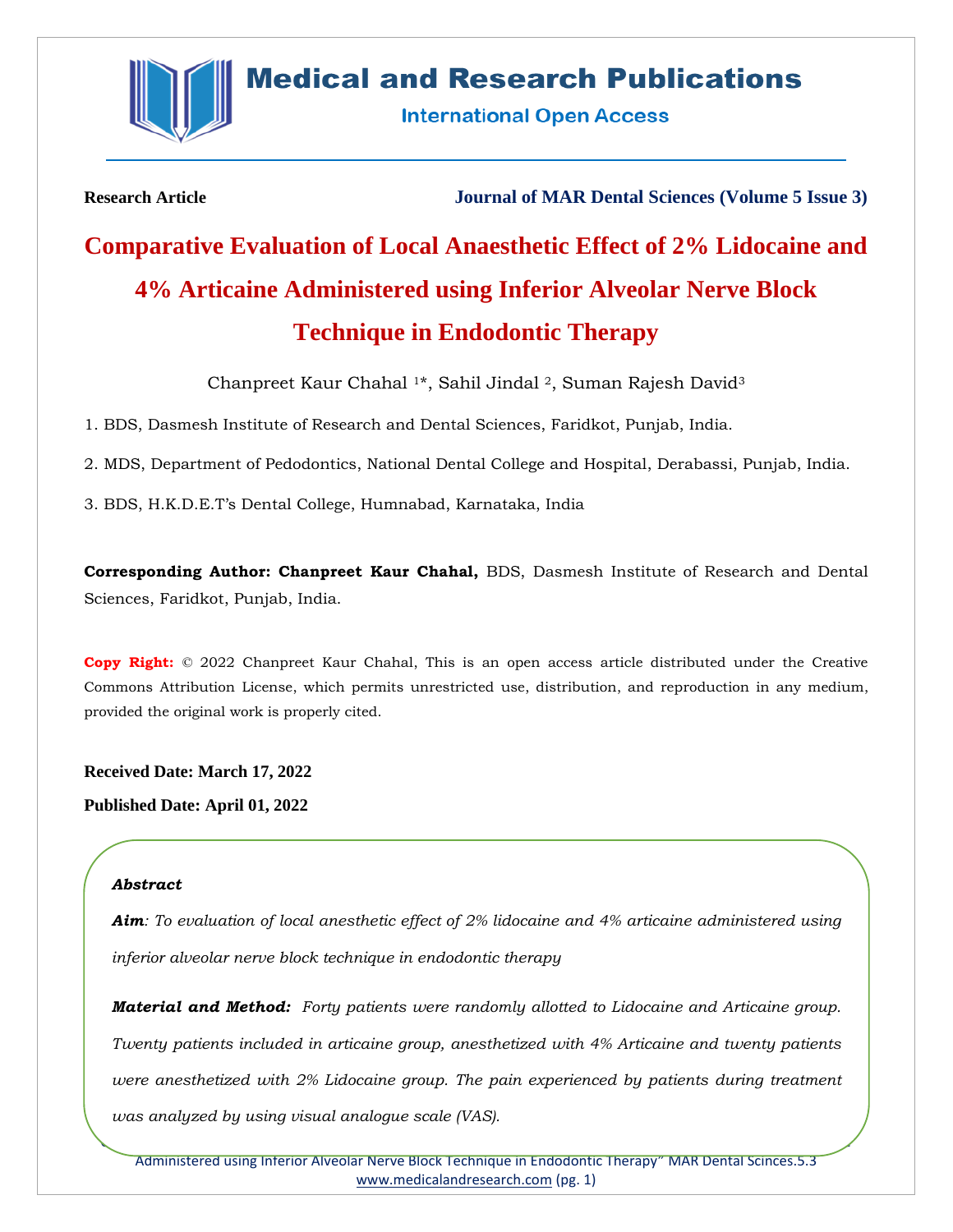*Results: In the present study Articaine group shows higher reduction in post operative VAS score (2.64 ± 0.64) as compared to preoperative VAS score (6.76 ± 0.55) this reduction in VAS score was found to be highly significant (p < 0.001) and Lidocaine group also shows reduction in postoperative (4.05 ± 0.51) VAS pain as compared to preoperative (6.89 ± 0.65) this reduction in VAS score was found to be significant (p< 0.05)*

*Conclusion: The observation from the study recommends the use of 4 % articaine with inferior alveolar nerve block as an alternative to 2 % lidocaine with inferior alveolar nerve block in endodontic therapy.*

*Keywords: Local anesthesia, Articaine, Lidocaine, Endodontic therapy*

# **Introduction**

Pain is one of the most commonly experienced symptoms in dentistry and is a major concern to the dentist. Pain, in many instances, is considered as a caution signal. In practice of dentistry, pain is no more a warning signal, instead it is an evil to be conquered. One of the most important aspects of the practice of dentistry is the control or elimination of pain.1

The most essential skill of all dental practitioners is the ability to provide safe and effective local anesthesia.2 Fear and anxiety associated with endodontic treatment are reduced with effective pain management.3 A revolutionary advancement of the late 1800s was the discovery of local anesthetics that facilitated pain prevention without the loss of consciousness. Lidocaine hydrochloride is the most commonly used anesthetic agent since its clinical availability in 1948. It is labelled as "gold standard" due to its efficacy, low allergenicity, and minimal toxicity.4

Anesthesia for permanent mandibular teeth is usually obtained by inferior alveolar nerve block (IANB).5 It provides at least one hour of pulpal anesthesia in about 85% of the cases when local anesthetics with intermediate duration and equivalent potency associated with a vasoconstrictor are used. However, success of pulpal anesthesia is not guaranteed and may be compromised by many other factors.6 Clinical studies in endodontics have found failure with the IANB occurring between 44% and 81% of the time. The reasons for failure of local anesthetics including anatomic variations like cross innervations and accessory innervations, reduced local pH, tachyphylaxis of anesthetic solutions, and activation of

Citation: Chanpreet Kaur Chahal "Comparative Evaluation of Local Anaesthetic Effect of 2% Lidocaine and 4% Articaine Administered using Inferior Alveolar Nerve Block Technique in Endodontic Therapy." MAR Dental Scinces.5.3 [www.medicalandresearch.com](http://www.medicalandresearch.com/) (pg. 2)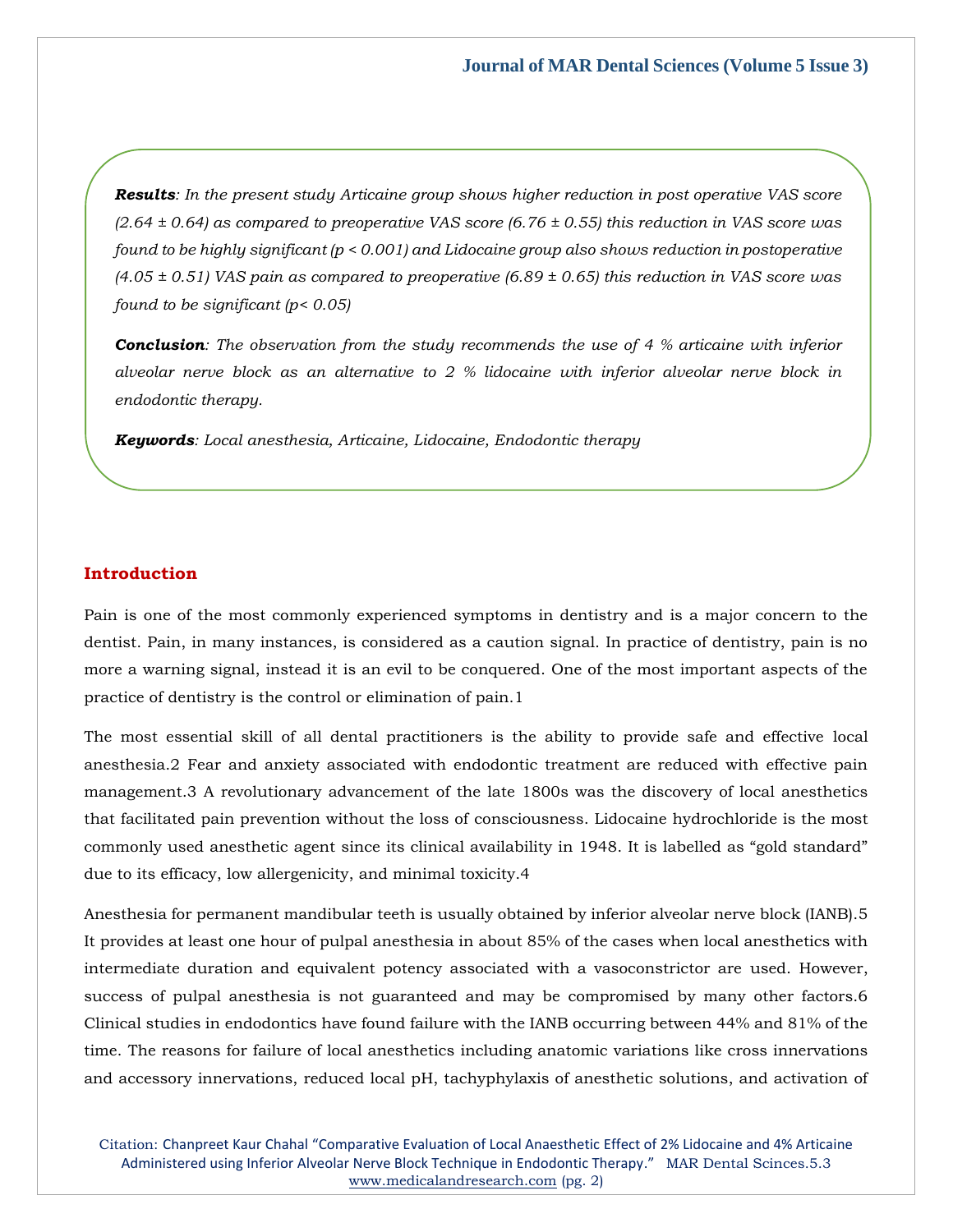# **Journal of MAR Dental Sciences (Volume 5 Issue 3)**

nociceptors including tetrodotoxin and capsaicin-sensitive transient receptor potential vanilloid type 1. A number of other methods like infiltration anesthesia may be useful in overcoming collateral supply.7

Articaine is a local anesthetic solution, which was earlier synthesized by Rusching in 1969 as articaine.8 Molecular structure of articaine reveals an amide as well as an ester group. This combination allows its metabolization by both liver microsomal enzymes and plasma esterases. A thiophene ring present in place of aromatic ring in articaine increases lipid solubility of the solution as well as its potency (one and a half times greater than that of lignocaine).9 Malamed et al.10 proved 4% articaine as safe local anesthetic solution for both children and adults. Hence, the present study was done to compare the efficacy of 2% Lidocaine and 4% Articaine after IANB nerve block in permanent mandibular first molars requiring endodontic treatment.

### **Material and Methods**

This in vivo prospective study was conducted after obtaining ethical approval from scientific committee and consent from patient.

#### **Inclusion criteria**

- Patient aged between 15-50 years
- Patient requiring endodontic treatment in permanent mandibular first molar
- Patients with good systemic health.
- Patients who were willing to participate in the study by understanding the pain scale.

#### **Exclusion criteria**

- Patients who had taken pain modifiers within last twelve hours
- Allergies to local anaesthetics or sulphites.
- History of significant medical conditions.
- Pregnant and lactating women.
- Patients with intraoral lesions at the injection site

In this study 40 healthy male and female patient satisfying inclusion and exclusion criteria were selected. Intra oral periapical radiograph of the tooth to be treated was made to rule out any periapical pathology.

Citation: Chanpreet Kaur Chahal "Comparative Evaluation of Local Anaesthetic Effect of 2% Lidocaine and 4% Articaine Administered using Inferior Alveolar Nerve Block Technique in Endodontic Therapy." MAR Dental Scinces.5.3 [www.medicalandresearch.com](http://www.medicalandresearch.com/) (pg. 3)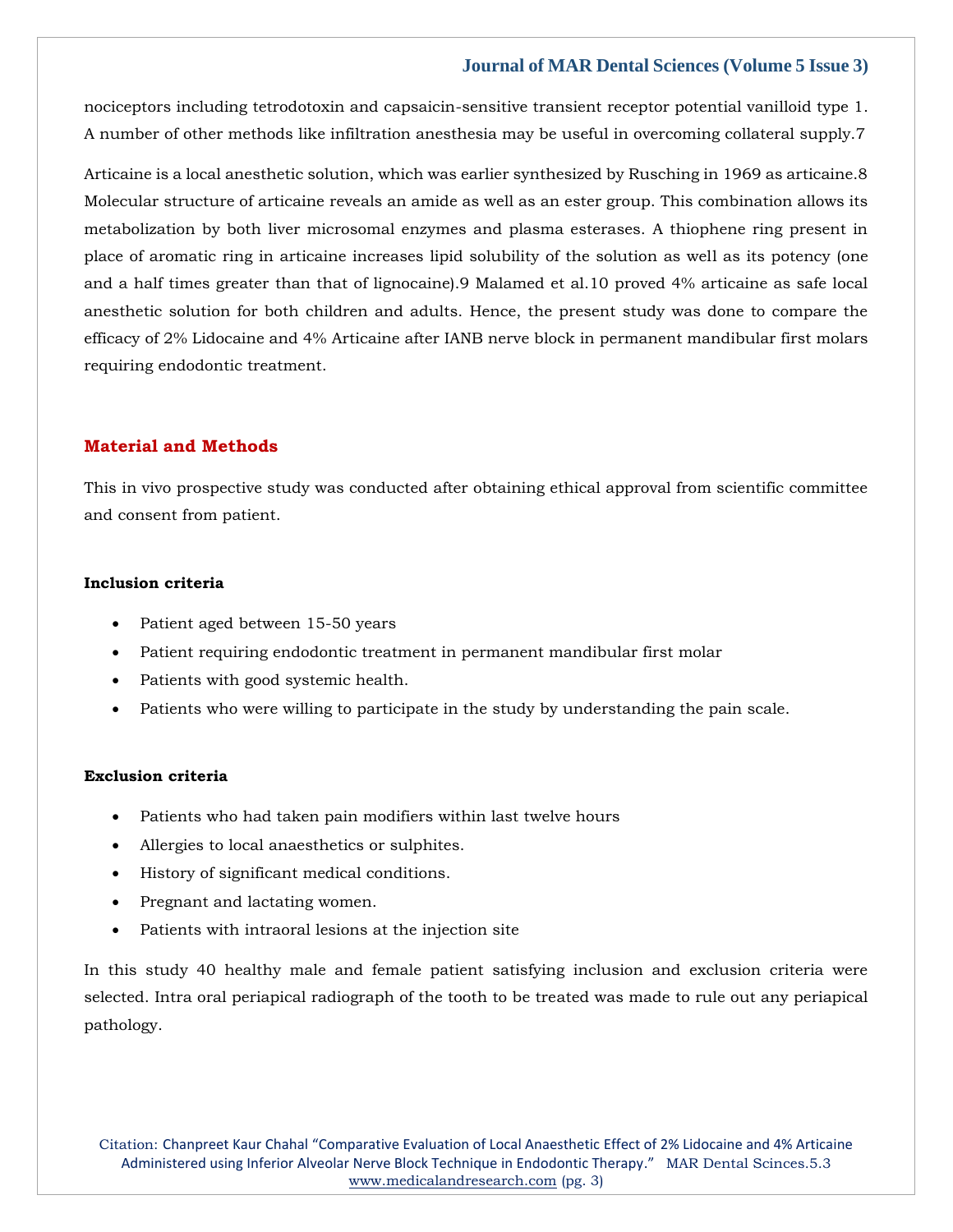#### **Material**

4% articaine (Septanest 1:100,000, 1.7 mL, Septodont, France)

2% lignocaine (Lignospan special 1:80,000, 1.8 mL, Septodont, France)

After selection of subjects, they were randomly divided into groups.

#### **Group A - Lidocaine group**

#### **Group B - Articaine group**

Patient was seated comfortably on the dental chair. In group A 1.8 ml of 2 % lignocaine solution was administered using inferior alveolar nerve block technique. In group B 1.8 ml of 4 % articaine solution was administered using inferior alveolar nerve block technique.

After evaluating the subjective symptoms of profound anesthesia, isolation was done using rubber dam and access cavity was prepared with high-speed air rotor hand piece using #4 round carbide bur, and Endo Z bur. After the "drop in" into the pulp chamber was obtained, the bur was moved laterally and occlusally, finishing of access cavities was done with Endo Z carbide fissure burs to finish and slope the walls of the access cavity. The pulp chamber was irrigated with 3% sodium hypochlorite (NaOCl) followed by saline and root canal orifices were explored with endodontic explorer (DG-16, Dentsply/Maillefer, Switzerland). Patients were instructed to lift their hand if any pain was obtained throughout the procedure.

#### **Assessment of Anesthetic efficacy**

**Onset of Anesthesia:** It was assessed from the time lapse between the end of the nerve block and onset of symptoms of subjective anesthesia (feeling of heaviness at the site of injection). A standard digital stop clock was used. It was calculated in seconds.

**Pain Assessment:** The pain on injection was rated by VAS. Patients were showed the scale and were asked to mark the pain rating. The corresponding pain score on the numerical scale was recorded. The VAS included a 10 cm straight horizontal line numbered at each centimetre with following criteria; 0-1 no pain; 2-3- mild pain; 4-6- moderate pain; 7-10-severe pain. The data were entered over a spreadsheet, and statistical analysis was performed using SPSS software version 17 (IBM, Chicago, United States).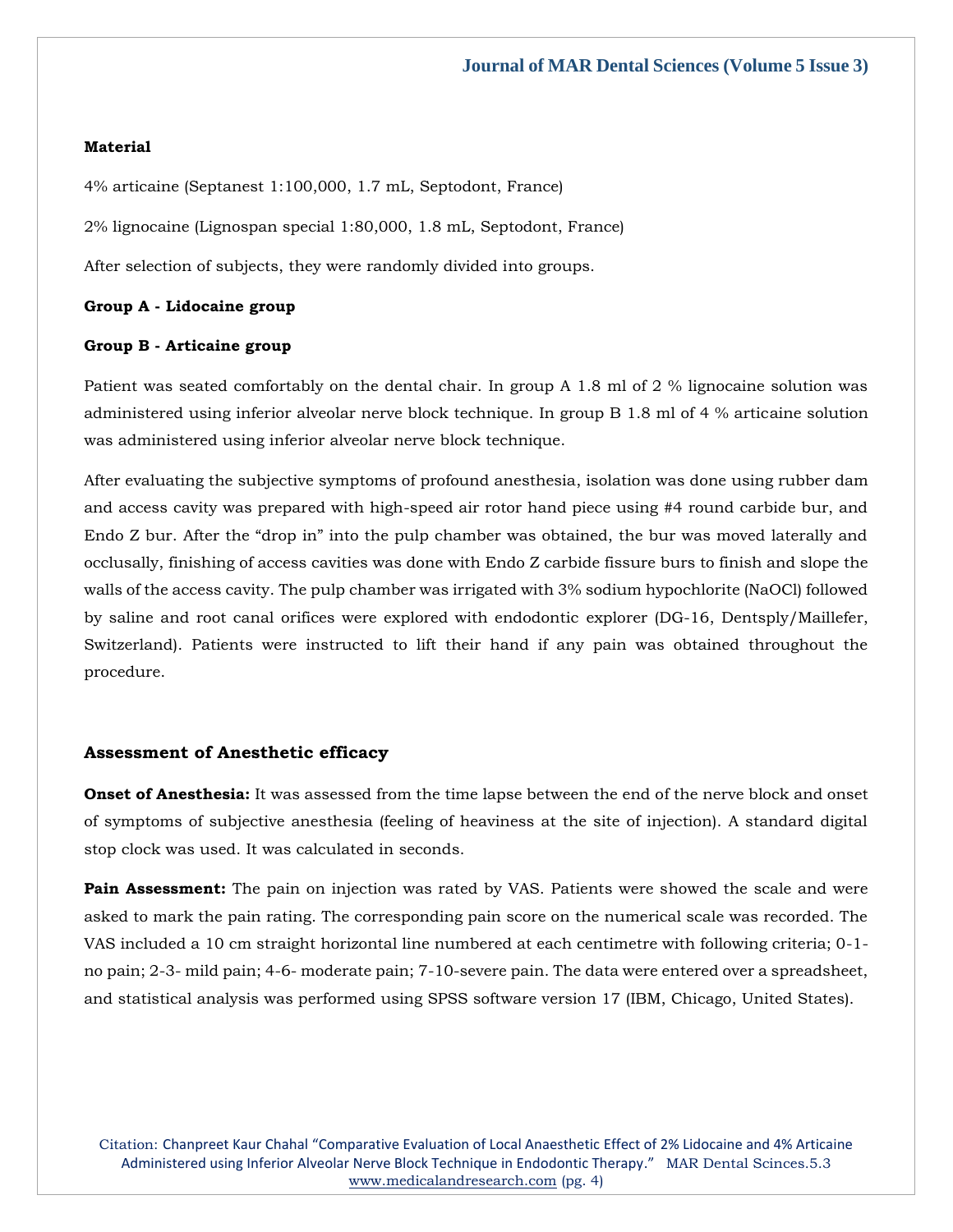# **Results**

**Onset of Anesthesia:** Mean onset value of group A was  $175\pm 5.05$  seconds and that for group B was 167± 4.75 seconds. There was no significant difference between the groups. (p > 0.05). (Table no. 1) In the present study Articaine group shows higher reduction in post operative VAS score  $(2.64 \pm 0.64)$  as compared to preoperative VAS score  $(6.76 \pm 0.55)$  this reduction in VAS score was found to be highly significant ( $p$ < 0.001) and Lidocaine group also shows reduction in postoperative (4.05  $\pm$  0.51) VAS pain as compared to preoperative  $(6.89 \pm 0.65)$  this reduction in VAS score was found to be significant  $(p < 0.05)$ 

| Table no. 1: Time of Onset in Articaine Group and Lidocaine Group |                    |            |  |
|-------------------------------------------------------------------|--------------------|------------|--|
| Group                                                             | Mean time of onset | P Value    |  |
| Group A - Lidocaine group                                         | $175 \pm 5.05$     |            |  |
| Group B - Articaine group                                         | $167 \pm 4.75$     | (p > 0.05) |  |

| Table no. 2: Comparative evaluation of mean VAS score |                                       |         |  |
|-------------------------------------------------------|---------------------------------------|---------|--|
| Time interval                                         | <b>Mean VAS score</b>                 | P value |  |
| Group A - Lidocaine group                             | <b>Pre operative</b> $6.89 \pm 0.65$  |         |  |
|                                                       | <b>Post operative</b> $4.05 \pm 0.51$ | < 0.05  |  |
| Group B - Articaine group                             | <b>Pre operative</b> $6.76 \pm 0.55$  |         |  |
|                                                       | Post operative $2.64 \pm 0.64$        | 0.001   |  |

#### **Discussion**

Purpose of the present study was to evaluation of local anesthetic effect of 2% lidocaine and 4% articaine administered using inferior alveolar nerve block technique in endodontic therapy.

Pain control during any operative or surgical procedure is one of the most important factors which determines the success of a treatment. There are various methods used to control pain among which use of local anaesthetic agents is the most commonly employed technique in dental practice.11 Local Anaesthetics (LA) are those agents which upon topical application or local administration cause reversible loss of sensory perception, especially of pain, in a circumscribed region of the body. (12)

Citation: Chanpreet Kaur Chahal "Comparative Evaluation of Local Anaesthetic Effect of 2% Lidocaine and 4% Articaine Administered using Inferior Alveolar Nerve Block Technique in Endodontic Therapy." MAR Dental Scinces.5.3 [www.medicalandresearch.com](http://www.medicalandresearch.com/) (pg. 5)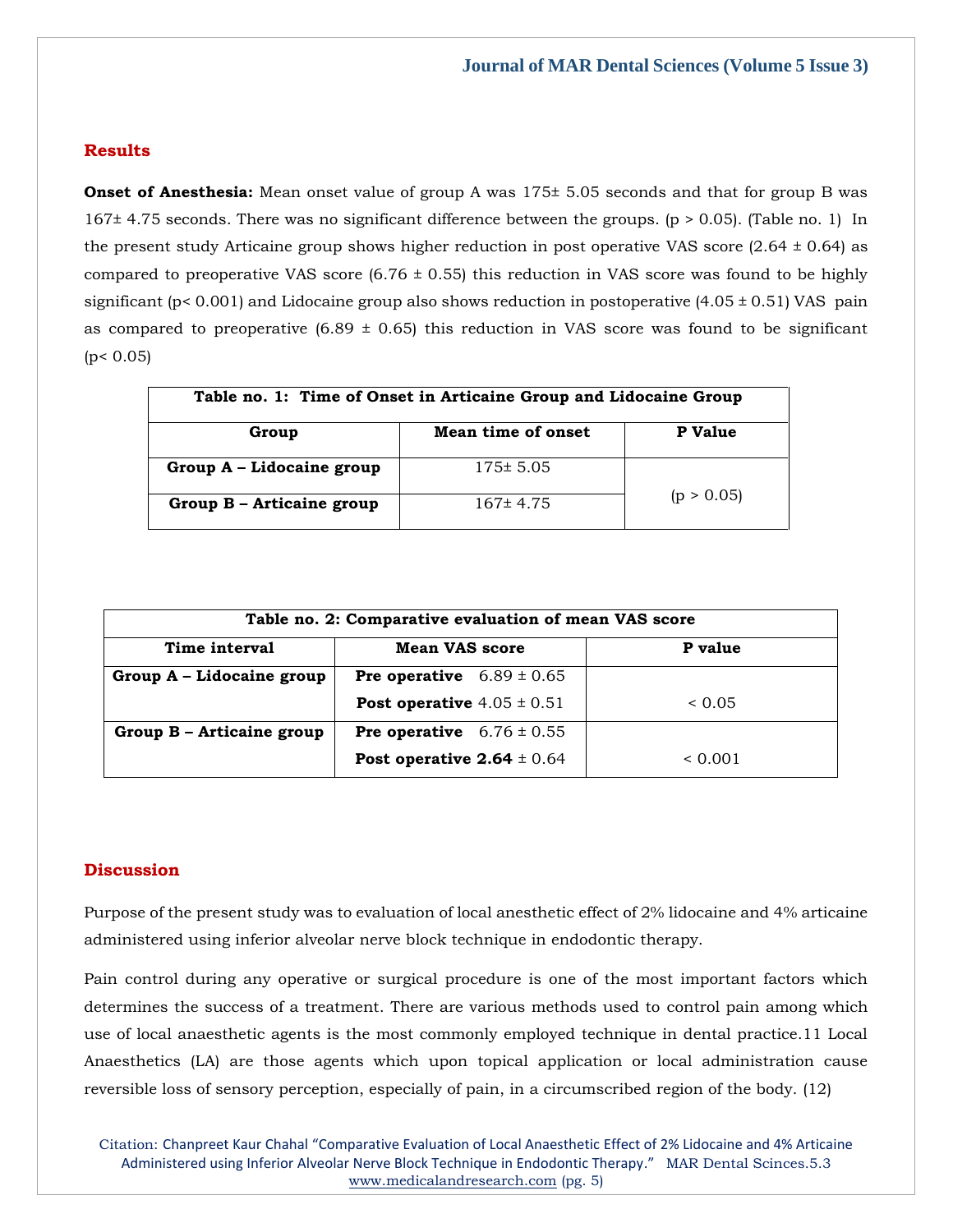#### **Journal of MAR Dental Sciences (Volume 5 Issue 3)**

Inferior alveolar nerve block is the most frequent technique used with mandibular molars to achieve local anesthesia. However, it does not always result in successful pulpal anesthesia. Uncontrolled techniques or local anatomical variations are considered the main cause of IANB failure.13 Lidocaine is the most local anesthetic used in dentistry. High efficacy, minimal allergy and safety of this drug made it the gold standard agent for IANB. Despite lidocaine being the benchmark, numerous reports have advocated the use of articaine hydrochloride as a superior anaesthetic agent, primarily based on its enhanced anaesthetic potency, which is 150 % higher than that of lidocaine, along with other advantages. (14)

In present study it was found that both articaine and lidocaine were effective in reduction in pain perception but articaine has a better efficacy in terms of pain reduction.

# **Conclusion**

The observation from the study recommends the use of 4 % articaine with inferior alveolar nerve block as an alternative to 2 % lidocaine with inferior alveolar nerve block in endodontic therapy.

# **References**

1. Saraf SP, Saraf PA, Kamatagi L, Hugar S, Tamgond S, Patil J. A comparative evaluation of anesthetic efficacy of articaine 4% and lidocaine 2% with anterior middle superior alveolar nerve block and infraorbital nerve block: An in vivo study. J Conserv Dent 2016; 19:527-31.

2. Saxena P, Gupta SK, Newaskar V, Chandra A. Advances in dental local anesthesia techniques and devices: An update. Natl J Maxillofac Surg 2013; 4:19-24.

3. Kumar SM. Efficacy of articaine over lidocaine – A review. J Pharm Sci Res 2015; 7:956-9.

4. Alam MN, Chandrasekharan SC, Mohan V, Anitha B. AMSA (anterior middle superior alveolar) injection: A boon to maxillary periodontal surgery. J Clin Diagn Res 2011; 5:675-8.

5. Aggarwal V, Jain A, Kabi D: Anesthetic efficacy of supplemental buccal and lingual infiltrations of articaine and lidocaine after an inferior alveolar nerve block in patients with irreversible pulpitis. J Endod 2009; 35:925-9. 10.1016/j.joen.2009.04.012

6. Meechan JG: Why does local anaesthesia not work every time? Dent Update 2005; 32:66-72.

7. Cohen HP, Cha BY, Spangberg LSW: Endodontic anesthesia in mandibular molars: a clinical study. J Endod 1993; 19:370-3.

Citation: Chanpreet Kaur Chahal "Comparative Evaluation of Local Anaesthetic Effect of 2% Lidocaine and 4% Articaine Administered using Inferior Alveolar Nerve Block Technique in Endodontic Therapy." MAR Dental Scinces.5.3 [www.medicalandresearch.com](http://www.medicalandresearch.com/) (pg. 6)